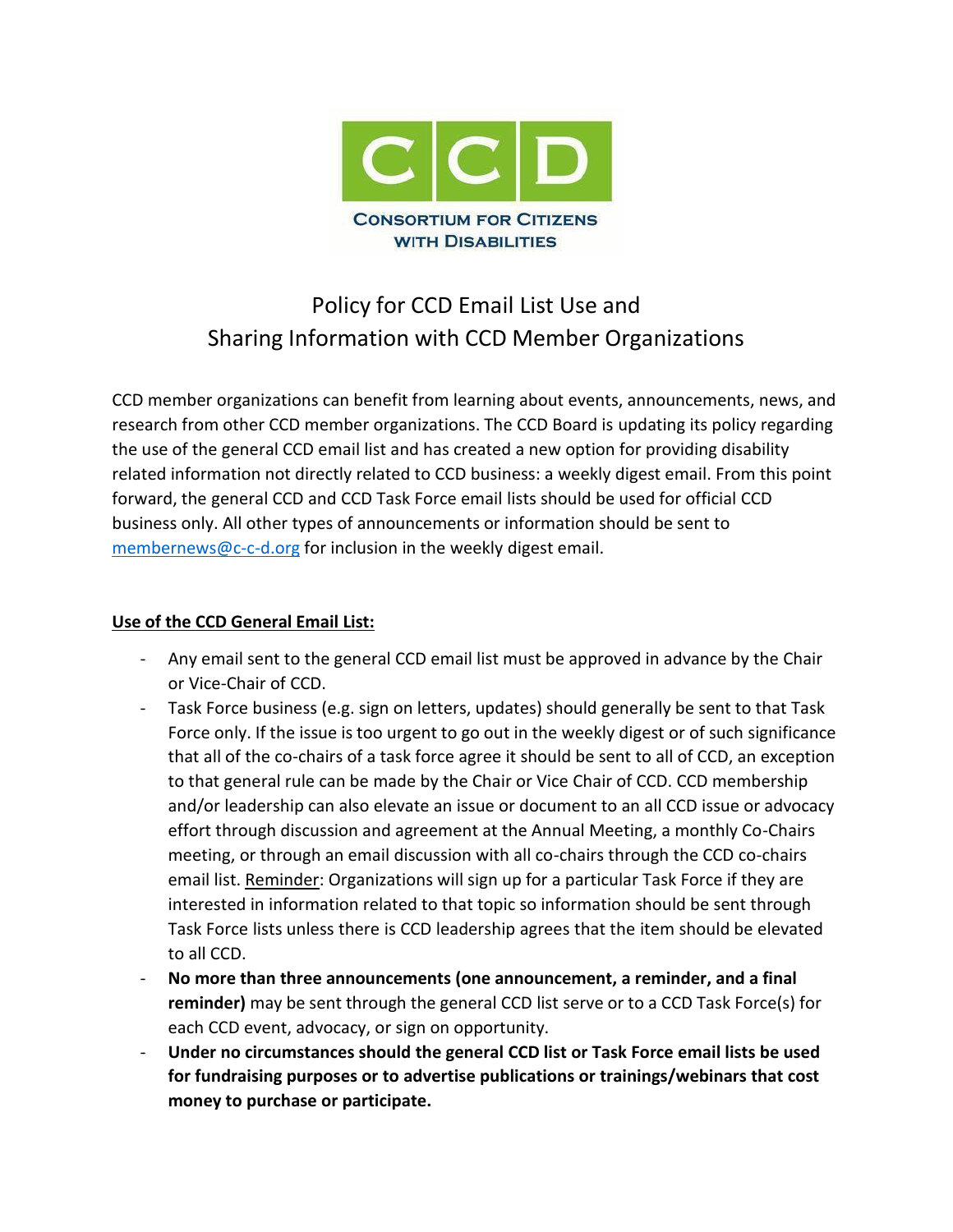## **For Task Force emails:**

- A co-chair of a Task Force or working group must approve sending a document or announcement to a Task Force email list. Co-Chairs should generally consult with their fellow Co-Chairs regarding the use of the Task Force list for non-task force business before sending a message through the Task Force list. Co-Chairs should remember that these lists are not an extension of their organizational email lists and should use the lists judiciously when deciding whether to send an email via the Task Force lists.
- If you are not a co-chair of a particular task force and have an email you want to go out to that task force, please send it to all of the co-chairs of that task force for their review and approval. Emails of each of the co-chairs of all task forces can be found at <http://www.c-c-d.org/rubriques.php?rubpage=18>
- **No more than three emails (one announcement and two reminders)** may be sent through the CCD Task Force(s) list for a particular action alert or sign on letter.
- **In the email subject line, please use an appropriate header to distinguish which type of information it is—such as:**

| What                | <b>Subject Line Format</b>       | <b>Example</b>                       |
|---------------------|----------------------------------|--------------------------------------|
| Task Force          | [Task Force Name] Task Force     | LTSS Task Force Meeting: 09/30       |
| Meeting             | Meeting: [mm/dd]                 |                                      |
| Announcements       |                                  |                                      |
| and Agendas         |                                  |                                      |
| Sign-on Letter,     | Sign-on Deadline mm/dd:          | Sign-on Deadline 09/30: Higher       |
| Statement or        | [Subject of Sign-on Letter]      | <b>Education Act Principles</b>      |
| Testimony           |                                  |                                      |
| <b>Action Alert</b> | Action Alert: [Subject of Action | Action Alert: Cosponsor the Veterans |
|                     | Alert]                           | Homebuyer Accessibility Tax Credit   |
|                     |                                  | Act                                  |
| Documents for       | For Review Deadline mm/dd:       | For Review Deadline 09/30: SSDI      |
| Review              | [Subject of Document to be       | Testimony for the Record             |
|                     | Reviewed]                        |                                      |
| Update              | Update: [Subject of Update]      | Update: FY 2016 Appropriations       |

### **New Weekly Digest Email:**

Information or announcements not appropriate for distribution through the general or task force email lists that could be helpful or of interest to CCD member organizations can now be distributed through a weekly digest email list.

# **Types of Information to Be Included in Weekly Digest:**

• Event announcements and invitations (events or briefings sponsored by CCD or CCD Task Forces can still be distributed through the general CCD and task force lists)